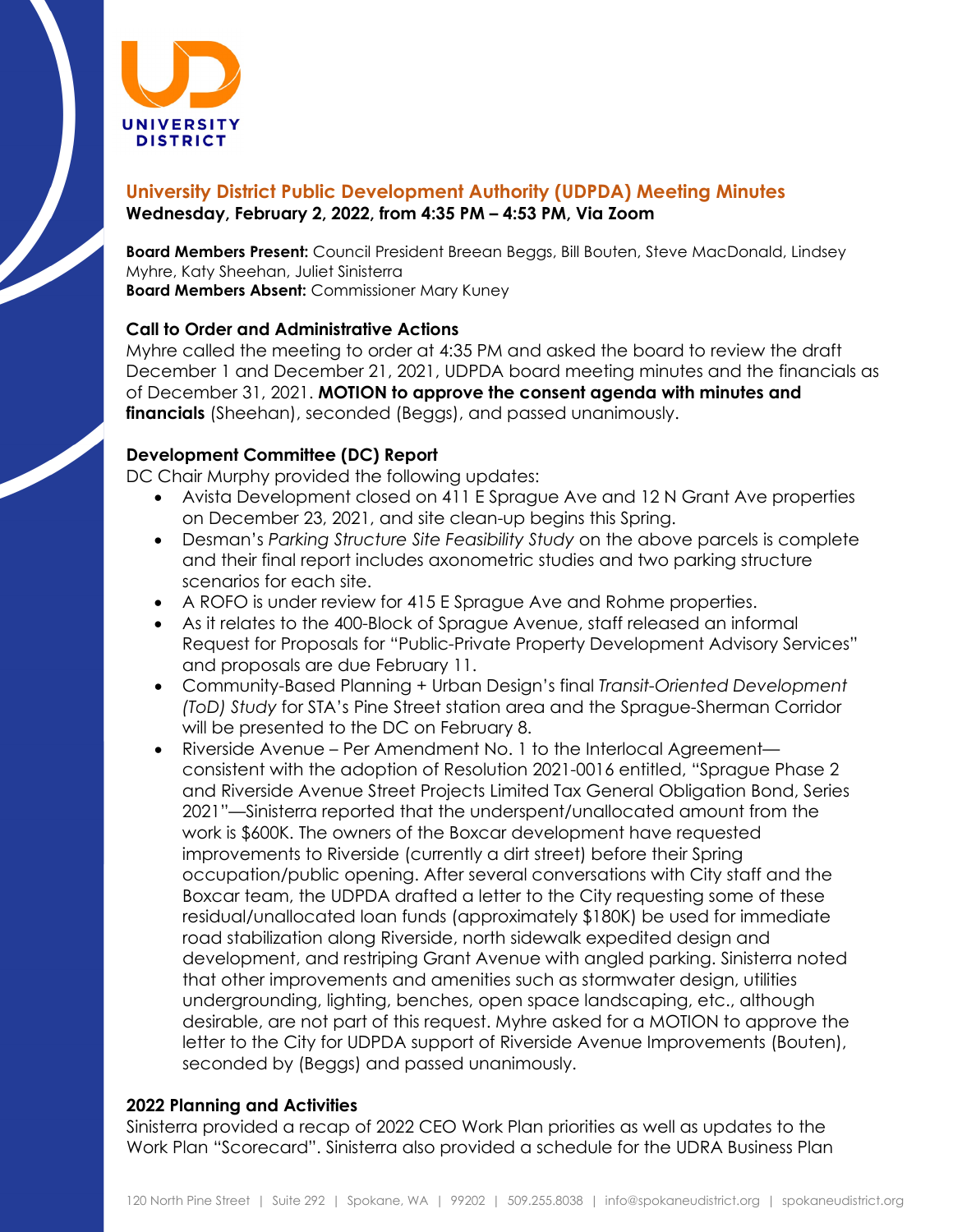

update and indicated consultant(s) will be engaged to help inform the process. Additionally, "task force" groups (led by local non-profit leaders and populated with UD board members) will guide and address goals and UDRA Business Plan content around the following priorities:

- Parking and Security;
- Placemaking;
- Energy, Public Infrastructure, Mobility, and EcoDistricts;
- Small Business, Equity, and Community Wealth; and
- Life Sciences and Community Health.

Sinisterra outlined the next steps in the 2022 Planning process include: developing a budget beyond "The Bridge", and continuing momentum with S3R3, the City, and the County around final sales tax methodology and ongoing tracking.

#### **Public Comment**

Asking for and hearing no public comment, Myhre reminded the group of the March 9, 2022, meeting and adjourned the meeting at 4:53 PM.

Lindsey Myhre, Board Chair **Date** Date

 $\frac{0513712022}{2}$ 05/31/2022